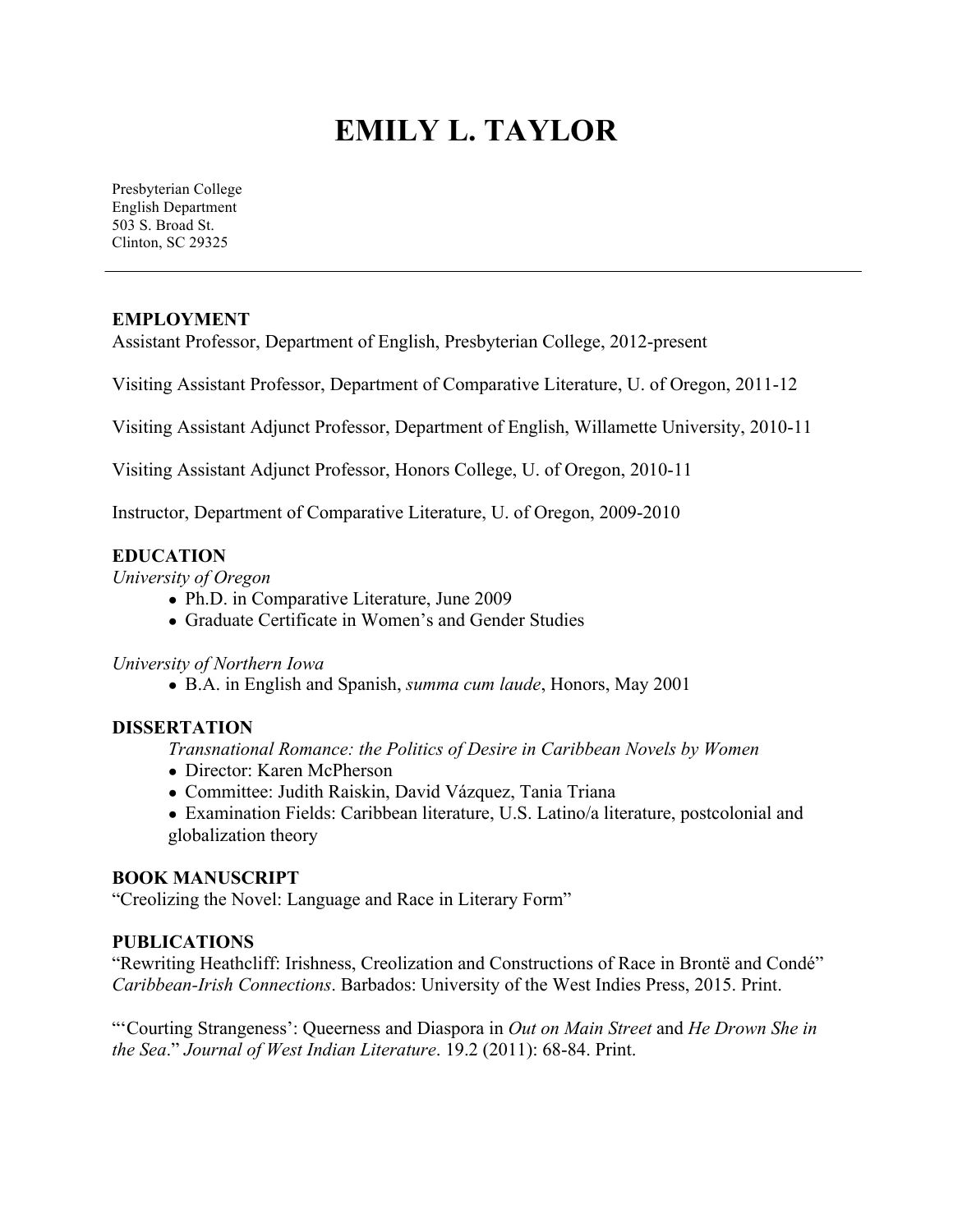"Rewriting the Mother/Nation: Michelle Cliff, Dionne Brand, and Shani Mootoo." *The Routledge Companion to Anglophone Caribbean Literature*. Eds. Alison Donnell and Michael Bucknor. London: Routledge, 2011. 234-242. Print.

# **HONORS AND AWARDS**

- Women's and Gender Studies Program Miller Family Scholarship, University of Oregon, 2008
- Program in Comparative Literature Beall Dissertation Award, University of Oregon, 2007

• Center for the Study of Women in Society Graduate Student Support Research Grant, University of Oregon, 2007

● Rotary Ambassadorial Scholarship, University of the West Indies, Barbados 2005-06

# **SELECTED CONFERENCES AND PRESENTATIONS**

"*The Magic Island* Revisited: William Seabrook and the U.S. South-Caribbean Connection." Copresenter with Margaret McGehee, SAMLA conference. Atlanta, GA. November 2014

"Queer Creoles: Narrating Place and Sexual Identity in the Anglophone Caribbean." 33<sup>rd</sup> Annual West Indian Literature Conference, University of the West Indies, Barbados. October 2014

"Queer Creoles: Narrative Form and Heteroglossia in R. Zamora Linmark's *Rolling the R's*." Associated Colleges of the South Gender Studies Conference. Furman University, Greenville, South Carolina. April 2014

"A New Vernacular: Literary Language in Marlon James's *The Book of Night Women.*" College English Association Caribbean Chapter Conference University of Puerto Rico Mayagüez in March 2014

"Reading the Image: *Persepolis* as Translation." American Comparative Literature Association Annual Meeting. Toronto, Canada. March 2013

"Rewriting Heathcliff: Creolization and Constructions of Race in Brontë and Condé." Caribbean-Irish Connections Conference. University of the West Indies, Barbados. November 2012

"Labors of Love: Sex Work and the New Family Romance in Puerto Rican Fiction." 31<sup>st</sup> Annual West Indian Literature Conference. Miami, Florida. October 2012

"Sexing the Creole: Gender and Mixing in the Caribbean." American Comparative Literature Association Annual Meeting. Vancouver, Canada. March 2011

"Using Facebook for Online Discussion in the Literature Classroom." Modern Language Association Annual Convention. Philadelphia, PA. December 27-30, 2009

Co-organizer, panel "Centering Sexuality: Desire Between Women in Caribbean Literature." Caribbean Studies Association Conference. University of the West Indies at Mona. Kingston, Jamaica. June 1-5, 2009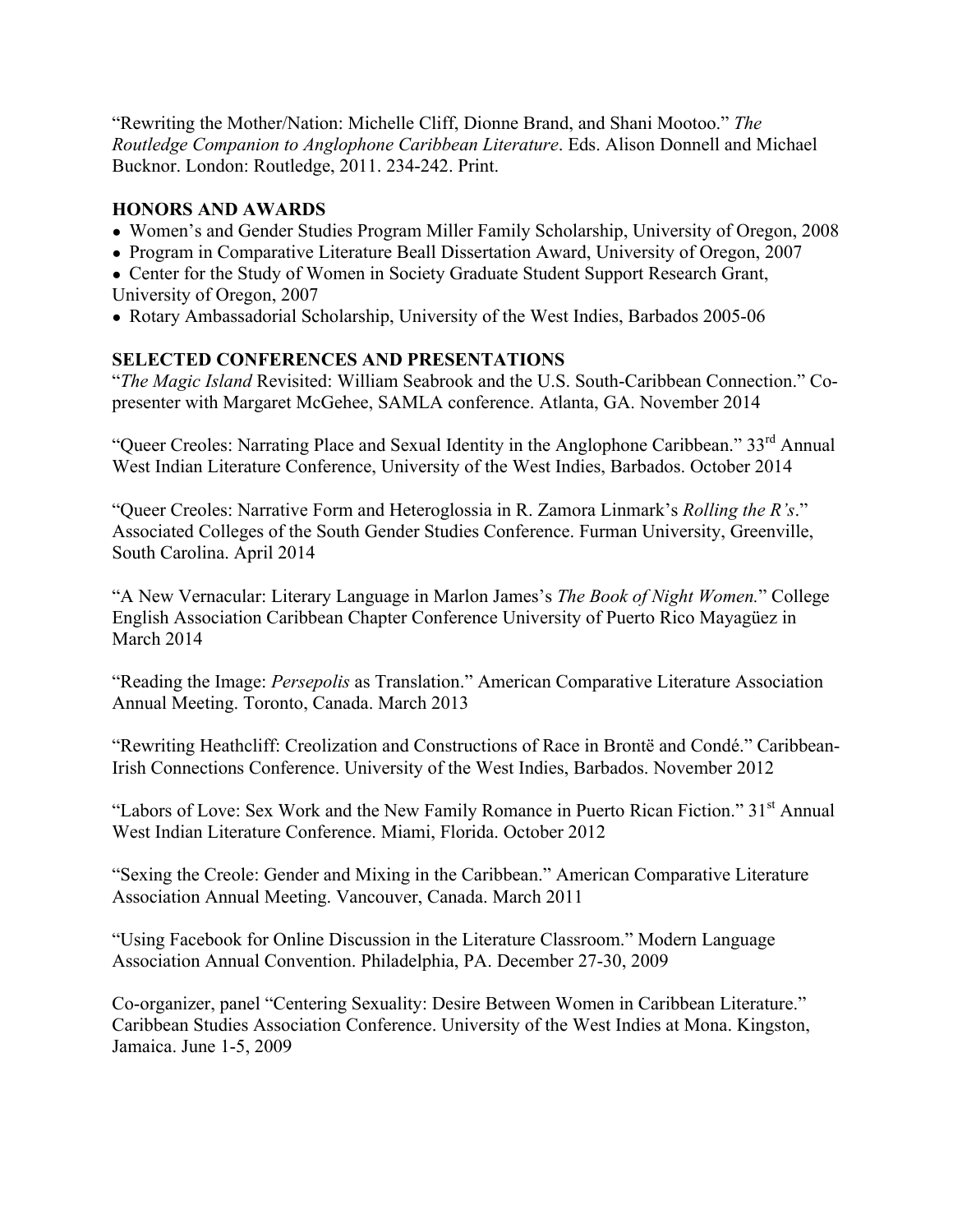"Revolutionary Love: Women and Resistance in *No Telephone to Heaven* and *In Another Place, Not Here*." Caribbean Studies Association Conference. University of the West Indies at Mona. Kingston, Jamaica. June 1-5, 2009

"Re-Scripting Desire: Transnational Romance in the Caribbean." American Comparative Literature Association Annual Meeting. Harvard University. March 26-29, 2009

"All in the Family: Black Women and National Identity in Puerto Rican Narratives." Conference on Ethnicity, Race, and Indigenous Peoples in Latin America and the Caribbean. University of California, San Diego. May 22-24, 2008

"Sexual Exiles: Lesbian Subjects in *Memory Mambo* and *In Another Place, Not Here*." American Comparative Literature Association Annual Meeting. Long Beach, CA April 2008

"Embodied Memory: Narrating the Transnational Self in Sandra Cisneros' *Caramelo*." American Comparative Literature Association Annual Meeting. Puebla, Mexico. April 2007

"Disrupted Desire: Economies of Marriage in *Wide Sargasso Sea* and *Windward Heights.*" Association of Caribbean Women Writers and Scholars Conference, The Caribbean Woman Writer as Scholar: Imagining/Theorizing/Creating. Miami. May/June 2006

# **TEACHING EXPERIENCE**

*Presbyterian College*

**Assistant Professor**—Department of English 2012-present

Literary Criticism and Theory, World Literature, Women's and Gender Studies, Firstyear Writing, Introduction to Literature

## *University of Oregon*

**Visiting Assistant Professor**—Department of Comparative Literature 2011-12 COLT 415 Senior Capstone Seminar, COLT 102 Introduction to Comparative Literature, COLT 103 Visual Cultures, COLT 303 Theories of the Novel, COLT 305 Cultural Studies

*Willamette University*

**Visiting Assistant Adjunct Professor**—English Department 2010-11

Taught English 116 Topics in American Literature: Introduction to Dominican-American and Haitian-American Fiction

*University of Oregon*

**Visiting Assistant Adjunct Professor**—Robert D. Clark Honors College 2010-11 Taught HC 221H and HC 222H Honors College World Literature

## **Instructor**—Women's and Gender Studies 2009-10

Taught WGS 431/531 Global Feminisms and WGS 415/515 Advanced Feminist Theory: Sexuality and Colonialism